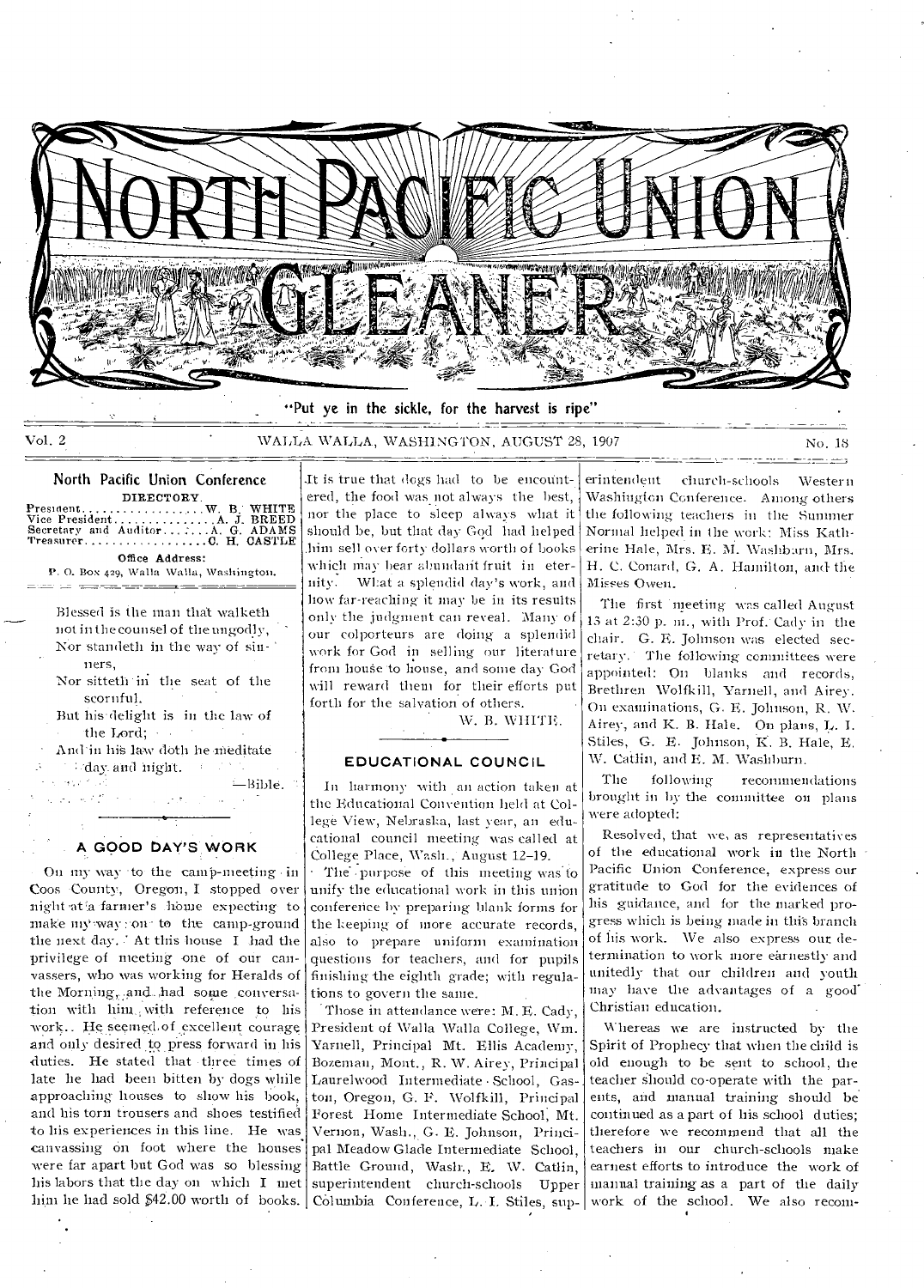mend that school gardening, sewing, cooking, paper and cardboard sloyd, and basket making be considered as most suitable for the children, but that other lines of work be introduced as the circumstances will permit.

Whereas we are instructed that every precaution should be used in the selection of teachers; that young and inexpei ienced teachers who have no managing ability should not be placed in charge of chileren; and recognizing as the Lord has told us that '`very much success 'of the church-school depends on the teacher;" and

•\Vliereas it is universally recognized that the adequate preparation of teachers must embrace as main factors:

1. The acquirement of general knowledge and culture of the degree and character possessed by one of general intelligence.

2. The selection of those who possess a native personality for teaching, and the elimination of those seriously lacking in this type of personality.

3. The acquaintance with the material in which the church-Schools should give instruction and some individual ability, obtained by special, training, to select and group such materials according-to goals to be reached in each subject of instruction.

4. The acquirement of skill in teaching. This skill must be specific to each subject, or kind of material, in which instruction is given, and also specific to the school grade.

Whereas the responsibility of this selection and preparation must rest largely with the institutions among us which furnish experience,—the normal departments of our schools,—

Therefore we strongly recommend that those of unprepared experience who may be expecting to teach in our churchschools be encouraged to obtain as much normal training as it is possible to receive in our institutions.

Whereas the work of education should constantly be strengthened, unified, and built up in the various conferences, and, whereas the teachers in the church and intermediate schools meet difficulties and have experiences which would, if related to each other, be mutually helpful and encouraging, we therefore recommend that state conference institutes of from three to five days be held annually during the school year in each local conference, and that the conference defray pletes the Advanced Normal Course out-

any expenses incident to attending such institutes, also that the teacher's salary be continued during such time.

The following recommendations presented by the committee on examinations were adopted:

Certificates shall be known as first, second and third grade.

A third grade certificate shall be valid for not more than one year. A second grade certificate shall be valid for two years and be subject to one renewal.

A first grade certificate . shall be valid for three years and subject to renewal.

To obtain a third grade certificate a 'person shall be required to pass an examination in the following subjects with an average standing of 75 per cent, not falling below 60 per cent in any one branch: 1 Bible, a general, b doctrine; 2 Nature; 3 Physiology; 4 Arithmetic; 5 U. S. History; 6 Geography; 7 Gram-Music; 11 Spelling; 12 Drawing; 13 Theory of teaching and course of study; 14 Manual Training.

Ally person who satisfactorily completes the work outlined by the educational department for the intermediate school shall, upon examination in those subjects required for a third grade but not given in said course, be granted a third grade certificate.

It is considered essential that all inexperienced teachers before starting work take some normal training, at least the work of a summer normal.

To obtain a second grade certificate a person shall be required to pass an exanimation in all the foregoing subjects with an average of 85 per cent, not falling below 70 per cent in any one branch, with the following-additional subjects: Algebra, Book-keeping, Rhetoric, and General History.

Any person who satisfactorily completes the work outlined by the educational department for the Elementary Normal Course shall without further examination be granted a second grade certificate.

To obtain a first grade certificate a person shall be required to pass an examination in all subjects required for a second grade certificate with an average of 90 per cent, not falling below 80 per cent in any one branch, with the following additional subjects: Geometry, Literature, Physics, and Botany.

Any person who satisfactorily com-

tined by the educational department shall without further examination be granted a first grade certificate.

Provided, that any person passing above 90 per cent in any one or more branches in two consecutive examinations shall be exempt from further examination in that or those branches, and standings of this grade obtained either in Intermediate or Normal Courses shall count as one of these standings.

Second and first grade certificates may be renewed provided the teacher's work has been successful, and the teacher has attended all institutes held in his conference by the educational superintendent, for teachers of said conference.

Examinations shall be held in each conference annually, subject to the arrangement of the educational superintendent.

mar; 8 Reading; 9 Writing; 10 Vocal by the educational superintendent for A teacher's certificate may be revoked the cause of immoral conduct or incapacity to teach or failure to attend teachers' institute.

> A person desiring to teach may be given a private examination by the state superintendent and granted a permit valid until the next regular examination, but no person shall be granted more than two permits.

> Provided further, that standings obtained as the result of examinations by public school examiners be recognized except in the following subjects: Geography, Physiology, Bible, Nature History, Manual Training, and Theory and Practice of Teaching.

> Provided, that no first or second grade certificates be granted to any applicant who has not had six months' actual experience in teaching in a Seventh-day Adventist school; but this shall not be construed to prevent graduates from Seventh-day Adventist normal courses, which include practice teaching, obtaining certificates.

> All teachers holding first or second grade certificates shall be granted missionary license by the conference in which they teach during the conference year.

> The committee on records and blanks recommended the following forms:

1 Student's Monthly Report Blank. •

2 Teacher's Final Report.

3 Annual Report of Secretary of Church-school Board.

4 Teacher's License.

5 Teacher's Credentials.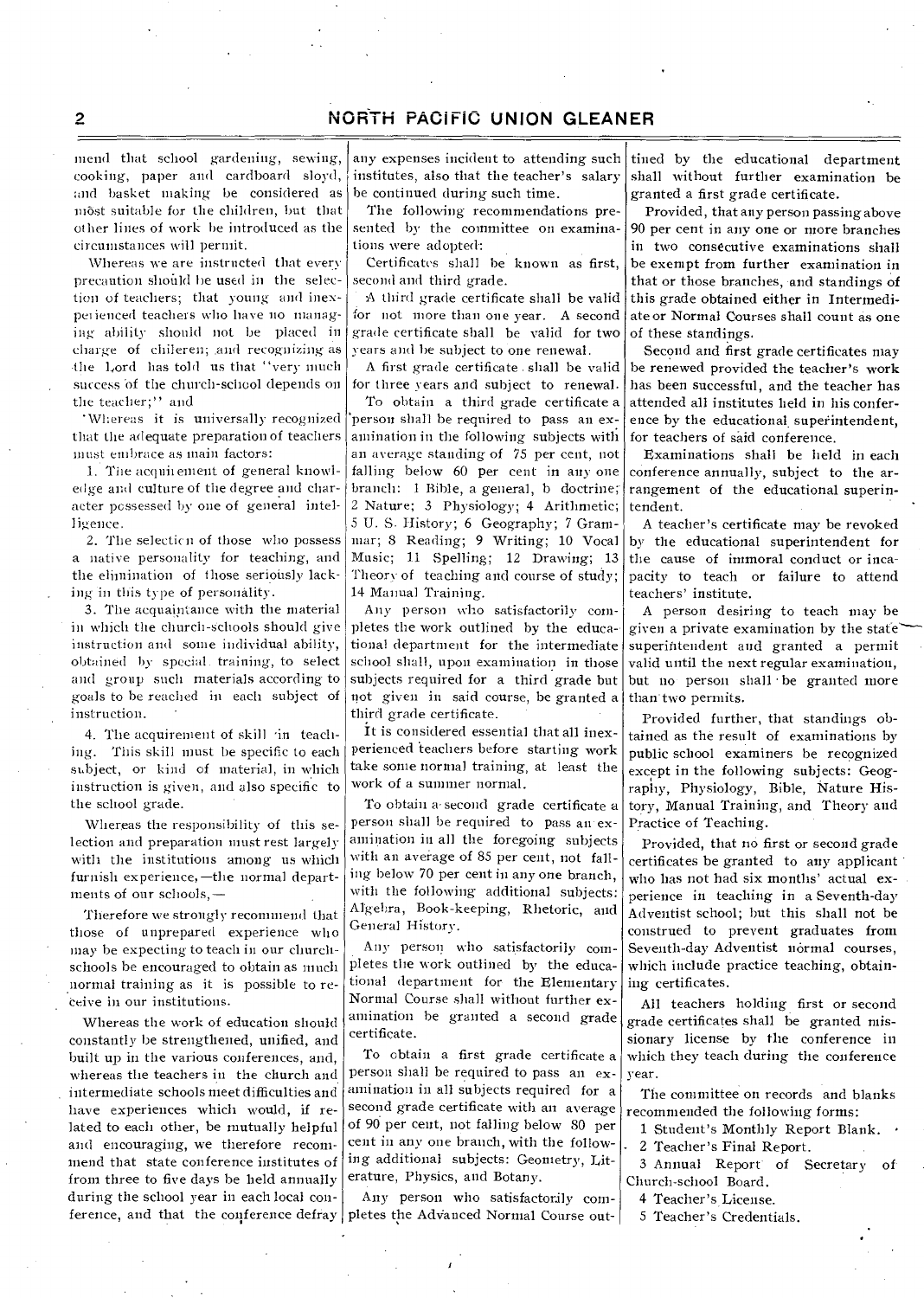6 Teacher's Contract.

7 Teacher's Monthly Report.

S Student's Certificate of Promotion. 9 Teacher's Report at Commencement. of School.

10 Student's Church-school Certificate of Promotion from. the Eighth Grade. The council adjourned August 18.

- M. E. CADY, Chairman. G. E. JOHNSON, Secy.

## **WESTERN OREGON SOUTHWESTERN OREGON CAMP-MEETING**

This meeting was held at Gravelford, Oregon, July 26 to August 4. The camp was pitched in a beautiful maple and myrtle grove on the banks of the Coquille River on the farm of Brother J. D. Bennett. About seventy-five camped on the ground, while others lodged in rooms near by. We should judge that about one hundred or more were in regular attendance. The laborers present were Elders P. S. Bunch, John Cole, Chas. Butterf ehl, T. H. Starbuck and daughter, Edith, Brother Oberg, the State Agent, and the writer. A fairly good attendance was had from the out side and excellent attention was given to the word spoken. At the evening hour the stirring truths of the third angel's message were presented to the people and seemed to be greatly appreciated. Among our own people the preaching was largely on practical themes, such as Prayer, Study of the Word, Consecration, Foreign Missions, etc., and many we are sure left the camp-ground greatly - strengthened- and encouraged. On the Sabbath five or six took a stand for God, part of them young people, and later received baptism and united with the church. 'There was no great excitement through the meeting, but there was a decided uplifting influence for good to the close.

Not far from the camp the Gravel ford Academy is located and we had the privilege of visiting it for the first time. •The school building consists of one large - commodious school room and one recitation room, while across the road is a dormitory which will comfortably hold about 25 students. The school last year - had an enrolment of 42 students, and as far as we have heard did good work. Quite a large number of outside students who have attended this academy are now in the truth and are good members of

the church. It seems to us that this school has a mission in this part of Oregon, and should be carefully nourished. A good degree of liberty and freedom were in all our meetings, and this occasion marks- another bright spot in the history of the work in Coos County.

• \V. B. WHITE.

#### **MEDFORD, OREGON**

The work is still onward at this place. Just before our general comp-meeting, we organized our company into a church, consisting of twenty-one members. Five more have lately i nited with us-by baptism., among these are some excellent young people. One bright young man expects to prepare for the ministry and has now entered the canvassing work. Among the young ladies, one dedicates her life to become a Bible worker. Another, who was a public school .teacher, desires to prepare herself to teach in our own schools, and still another gives her life to become a missionary. We are glad for the working spirit of our new church organization, and we believe bright prospects are before us to win many souls for the kingdom.

Just recently a family with whom we had worked during the winter have decided fully to take their stand with us. The mother .accepted the Sabbath but the father did not take his stand. They moved a number of miles into the country and we could not work longer with them, bat recently this man came in to attend our Sabbath meeting and bore the testimony that he had fully surrendered his life to the message, and that he and his wife desired baptism as soon as convenient. The leading jeweler has now taken his stand for the Sabbath and closes his store. This hes raised a little excitement among the commercial men of the place, and people are asking concerning his reasons for doing-so.

A public school teacher from Oxford, Iowa, came to this place to spend her summer vacation with some friends. We had the privilege of giving her some Bible readings upon the various points of the message. She has fully surrendered and gone home a Sabbath-keeper. The Lord's spirit is working upon hearts here. Others are keeping the Sabbath, and still others are at the deciding point. Last Sabbath our Sabbath-school and• meeting numbered about forty or more. We are of excellent courage and fully as many, and the last evening' our

believe there are many souls here yet . that will take their stand with us.

W. L. BLACK. KATHLEIN M. BLACK.

# **- SOUTHERN •IDAHO - WEISER, IDAHO, CAMP-MEETING**

This meeting was held July '41-21. The assembly tent with twenty-three small tents composed the, encampment, located in a beautiful little grove • of black walnut trees near the center of the town of Weiser. The brethren and sisters of Southern Idaho and Eastern Oregon came to the meeting with the principal thought in mind, of seeking the Lord, and they were not disappointed in their devotions. Elder W. B. White was in charge of the meeting, assisted by Elder G. E. Langdon. . Elder Breed was present a few days rendering help in counsel and otherwise. Beside the workers in the home conference, the following brethren were present from neighboring conferences, \V. F. Martin, O. R. Butler, and E. W. Catlin. The labors of these brethren were greatly appreciated by all attending the meeting.

Brother Weaks was present in the interests of the hook work. Brother Guthrie was appointed -by the executive committee to look after the book work in the new conference. At this meeting the Southern Idaho Conference was organized, and we shall hope to see the work in this field grow and prosper.

J. M. WILLOUGHBY.

#### **- COVE, OREGON**

After coming home from the College Place camp-meeting, I visited •the churches and collected the money.for our new tent, and by that time the date of our camp-meeting at Weiser, Idaho, had arrived. I attended this meeting, and at the close of it we came back to Cove, Oregon, in the Grand Ronde Valley, one of the prettiest and most fertile spots in Eastern Oregon. Here in this little village, Brother E. 0. Sanders, Mrs. Smith, Eva and myself pitched our new tent, with our dwelling tents in the rear, and on last Saturday evening the 3d of July we began our meetings. The first evening we had a fairly good attendance, the next evening being Sunday evening we had a good many more than the evening before, the third evening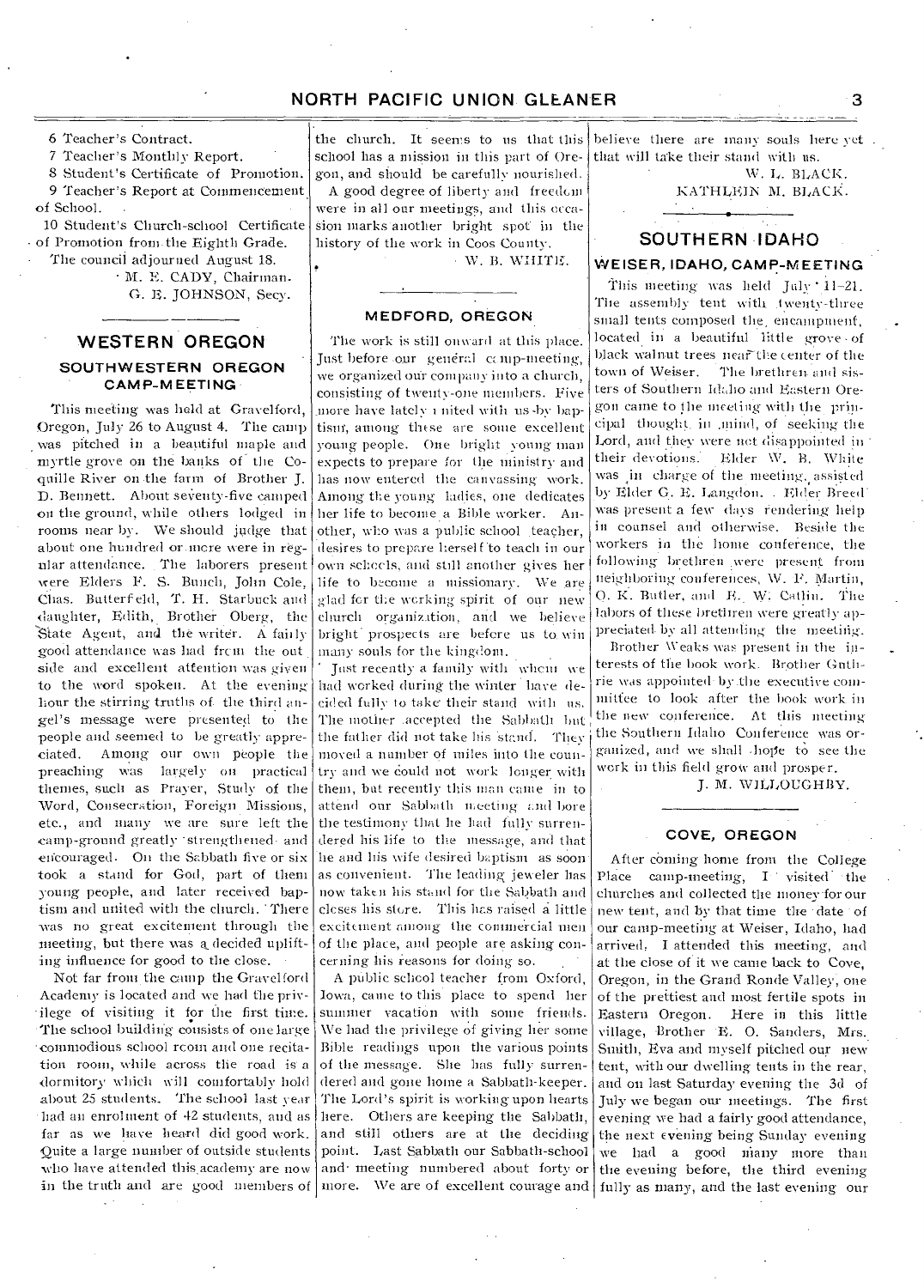tent was almost full. So the prospect looks flattering. The attention could not be better. There is already some visible interest, and we are praying awl working with all our might to help the Lord in doing a good work here in Cove. We know there are honest souls here and we are going to try hard to seek them out. .Sunday evening, the 18th, we are going to see two of our young people joined together in holy matrimony, the Lord willing, in our new tent. The ceremony is to be performed by our new president, Eld. W. W. Steward. Then we are going to try and press him into service and hang on to him for a while, and if possible increase the little company that has been struggling along for an existence, that they may be able to erect a house of their own in which to bola their meetings, instead of renting as they are now doing. Last evening we were agreeably surprised when Brother 0. K. Butler stepped into our tent unannounced. He is here in the interests of the College and I believe he is meeting with success.

I trust every one that reads this will send up a fervent prayer for our success here in Cove.

E. E. SMITH.

## **:BRITISH COLUMBIA ENDERBY, B.** C.

We are pleased to report again through your columns both-courage-and. progress amongst us up here in the north. We have a particularly warm spot in our remembrance for the Upper Columbia Conference on account of their fostering care -in times past, in that it was that conference which stirred our nest-making and broke up our resolves to settle down in comfort—going to sleep. spiritually—and sent Mrs. Young and myself up here and supported us so faithfully for quite a while, and besides have lately spared to us from the many demands for laborers that is pressing upon them, the services of Brother and Sister Greaves whose devotion to this great cause has endeared them to us much.

They arrived here on the 15th of June.' We were not able.to meet them for some time afterwards, being engaged in debate with Dr. S. W. Gamble. During the debate which lasted six evenings he Stated that it would be impossible for .him to remain longer than the 18th as he had booked an appointment in Al-

berta, but at the close of the debate instead of leaving for the place he had announced he remained about a week and in my absence circulated a report of the debate among those of his own following-and friends for signatures and sent-it to a paper for publication. He also ordered a number of copies printed for circulation elsewhere. But the very week following the sanie paper contained an article signed by those who were not adherents of any denomination refuting his statements and denying that his article was the sentiment of the people and stating purposely that none of those signing the latter were Seventhday Adventists. Both of these articles were in the hands of the editor before I was aware of either having been written sp that the second was unsolicited to say the least. We believe that the Dr.'s positions were completely refuted and the unbiblical character of his chart plainly shown by the power of the word of truth, and hope to publish in tract form ere long-the results of our study along the particular line followed by him, showing their error and danger to those who do not love the truth sufficiently to study it as a safeguard in these perilous times.

We started meetings July 2d and had a good public attendance during the early part, but the ministers are exceedingly busy warning their people against attending the services at the tent, and how true it is, "They can do nothing against the truth but for the truth," for whilst we hold but two public meetings per week now, yet we are all as busy as can be giving Bible-readings in a number of good homes and some are already yielding to the sweet influence of truth for these times. As the harvest here in this part of the vineyard is so ripe and the laborers so few, we try to meet the demands made upon us by occasionally dividing our forces, part holding down the interest at this place and the rest visiting where the loudest calls for help come from. At the local camp-meeting in this district which lasted four days, a strong spiritual uplift was given our people. Elders E. L. Stewart and H. F. Graff lead out, and all attending express themselves as much helped and determined to' be on hand earlier at the next camp-meeting in the neighborhood. At. the close of the camp-meeting three' dear souls were baptized, two of whom were much influenced to take their stand.

during the attendance at the Hammond School.

A couple of weeks later, answering a call from Rieswig and Finlayson Falls, we were able to bury in baptism two young men who give promise of being workers in the cause of God. Last Sabbath, August 3d, the church at Armstrong enjoyed a precious season. Brother and Sister Greaves visited them on account of my being called away to attend a funeral. The ordinances and baptism were postponed until the next day. In the morning we were made glad to see four yield themselves to God fully to be baptized, and in the afternoon one lady who had to drive twentyfive miles to be there wished to be baptized. After the solemn rite was administered we drove to Enderby and closed the day with a good season talking to the people at the tent on "His glorious appearing." These make an addition of ten souls to God's remnant church. We are all of good courage. Pray for us.

> ISABEL GREAVES. ROBERT GREAVES: WM. C. YOUNG.

### **A. LETTER**

The following letter will be of interest to our young people who have been taking a subtsantial interest in the Plainfield Mission School, Nyassaland, South Africa.

#### HELEN C, CONARD.

Dear Sister:--

Your very kind letter reached us shortly before we left Somabulo Mission, in Rhodesia. We want to assure you that we appreciate the interest you are taking in our Nyassa Mission. It is very kind of you to offer to turn .the young people's collection to help the school here.

I will tell you as near as may be hew the school is prospering here, its mode of conduct, the pupils, etc. The school building is constructed of poles for a framework, and thatch is lashed securely on roof and sides, to cross-bar bamboo stalks. Apertures are left for windows and doors, which are such in name only. There is a large rostrum built of brick, and covered with sail cloth. This is used only. at church service on Sabbaths. There are.low seats made of a nativehewn plank, and nailed to two blocks of wood,—an aisle down the middle making it sufficiently church-like on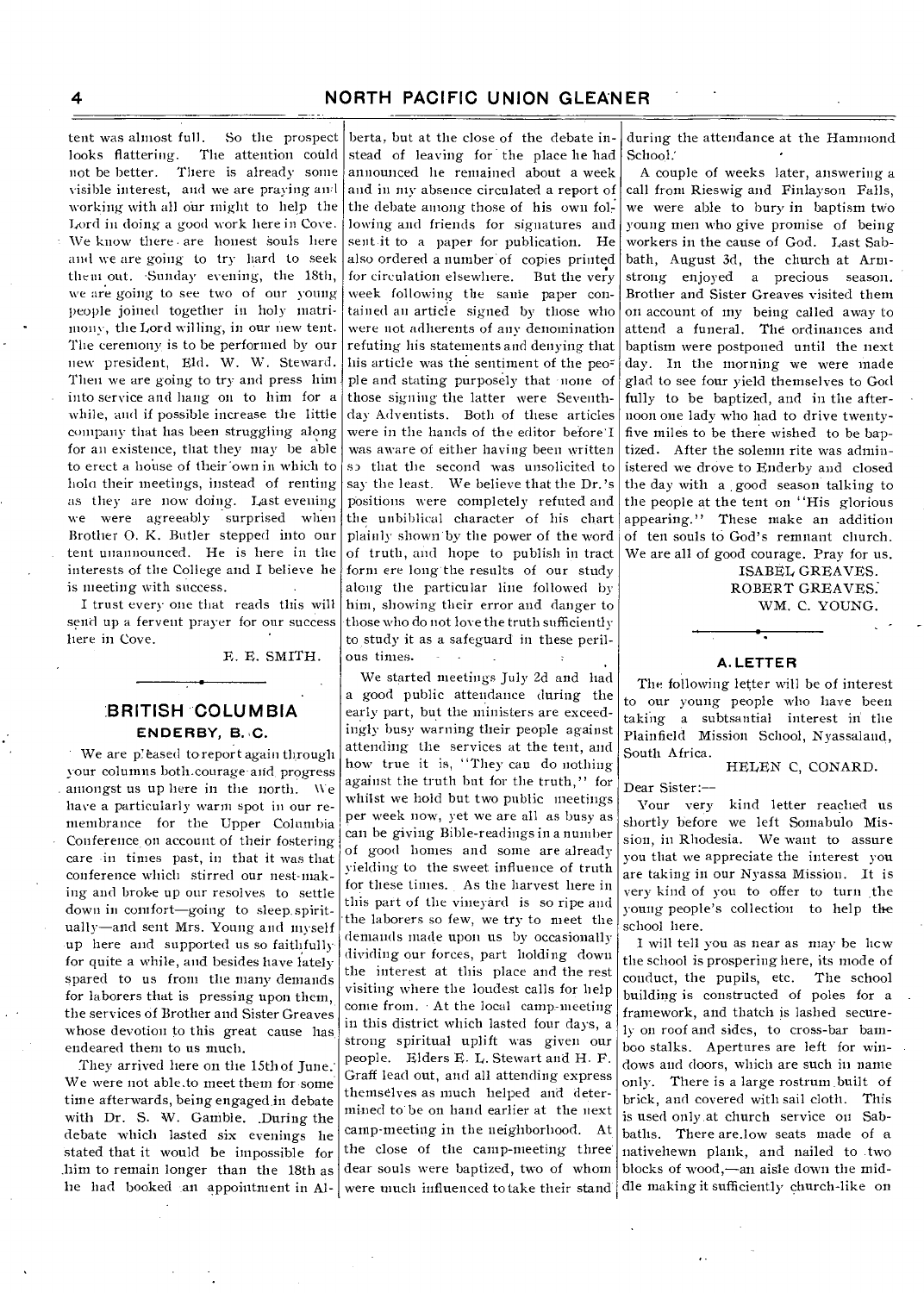occasion. Two blackboards of minute proportions, are leaned against opposite sides of the center pole of the house, and this represents all the space they have for elucidating a subject. The school is conducted in two sessions—the beginners entering school 10:30 in the morning, and leaving at noon. Dinner is served at 1:00 and at 1:30 the bugle is sounded for school again, this time the older pupils coming. This plan seems to work out quite well, as the one attending each session as teacher is thereby able to give full attention to those present. The curriculum is neither complicated not extensive—the three R's<br>being "it." These different missions These different missions in Africa exhibit an interesting variety of methods, for, be it remembered, the work of our missions is not an old, settled routine,—so much of this and so much of that, as one finds laid out in the courses of the older missions that have operated here for years. In short, each missionary must simply "find a way" as best he can, and pursue it until he finds some better plan. With such a multitude of different tribes, with different traits, different dispositions, different tribal laws of varying excellence or vileness—all these things enter the reason for there being such different modes of procedure necessary in the matter of discipline. For instance, at the Solanulo Mission in Rhodesia, corporal punishment is all but never resorted to—its infliction being so rare as hardly to be within memory from time to time. Stealing is almost unknown; one leaves one's choicest belongings lying anywhere with perfect impunity. But in this region the"chikoti" is in constant evidence, being used unsparingly in case of a mispronounced word or a stolen book. And steal—that is, it is said that they steal everything that is not screwed down. However, it is not to be supposed that this mode of discipline must never change, and we propose to change it. The young men and women look very clean, intelligent and interesting, though there are more "pickininnies" in the number than one likes to see, considering how many years it will before they will be able to go to their countrymen with the message. There is to be another mission There is to be another mission started in the near future. To this is to be sent all those who have reached the highest grade of work taught here which is the fifth. These young men Roseburg - 74 00

will be those whose sincerity and love of the truth have been tested; and they will come to the new school for a sort of final fitting up for the work. Some of them here look very bright and intelligent, and there is much to hope for.

Brother Branch's daughter is a graduate of the Denver highschool, and had had five years public school work before leaving the United States so her work is well graded, and easily located. Paul Branch, a boy of sixteen, also helps his sister in the school. He was in the fourth grade of the Denver schools when he left, and his mother and sister have helped him until he really makes a very good assistant in the school. Both of the young people have learned the Mang'anja language, and they carry the classes in that language also. Fortunately, this language is said to be comparatively simple,—having none of the clicks which make the Zulu language so hard.

.(To be continued.)

## **WESTERN OREGON RECEIPTS FOR JULY, 1907**

#### TITHES

| Albany           |   |   | \$<br>20       | 00    |
|------------------|---|---|----------------|-------|
| Albina           |   |   | 165            | 80    |
| Ashland          |   |   | 110            | 80    |
| Astoria          |   |   | 9              | 55    |
| Beaverton        |   |   | 18             | 10    |
| Blachly          |   |   | 26             | 80    |
| Chitwood         |   |   | 47             | 30    |
| Coquillo         |   |   | 81             | 00    |
| Cottage Grove    |   |   | 275            | 80    |
| Dallas           |   |   | 19             | 98    |
| Dilley           |   |   | $\overline{2}$ | 10    |
| Eugene           |   |   | 53             | 93    |
| Falls City       |   |   | 101            | 30    |
| Friend           |   |   | 20             | 00    |
| Grants Pass      |   |   | 85             | 93    |
| Gravelford       |   |   | 52             | -28   |
| Hopewell         |   |   | 98             | 18    |
| Lake Creek       |   |   | 23             | 90    |
| Laurelwood .     |   |   |                | 94 04 |
| Medford          |   | ÷ | 6              | 40    |
| Miscellaneous    | 7 |   |                | 14 86 |
| Monitor          |   |   | 102 90         |       |
| Montavilla       |   |   |                | 88 33 |
| Mount Tabor      |   |   | 20             | 00    |
| McMinnville      |   |   | 27             | 50    |
| Newberg          |   |   | 175 80         |       |
| Portland         |   |   | 209            | 03    |
| Portland (Scan.) |   |   | 60             | 30    |
|                  |   |   |                |       |

| Royal                          |             |  | 86 58    |           |
|--------------------------------|-------------|--|----------|-----------|
| Salem                          |             |  | 425 22   |           |
| Sheridan                       |             |  |          | 6 01      |
| St. Johns                      |             |  | 106 26   |           |
| Svensen                        |             |  | 27 80    |           |
| The Dalles                     |             |  |          | 5 CO      |
| Tillamook                      |             |  | 13       | 00        |
| Toledo                         |             |  | 39 80    |           |
| Willamina                      |             |  |          | 2 80      |
| Woodburn                       |             |  | 105 80   |           |
|                                |             |  |          |           |
|                                |             |  | \$290428 |           |
|                                | TRUST FUNDS |  |          |           |
| Canton Chapel                  |             |  | \$       | 2 40      |
| China Mission                  |             |  | 1        | 65        |
| Colored Work                   |             |  |          | 4 12      |
| East Caribbean Training School |             |  |          | 8 00      |
| Educational Fund -             |             |  | 16 09    |           |
| \$150,000 Fund                 |             |  | 504 88   |           |
| Intermediate Schools           |             |  | 104 70   |           |
| Mission Board                  |             |  | 26 28    |           |
| Orphans                        |             |  |          | 5 4 6     |
| Passage to India               |             |  | 25 00    |           |
| Sabbath-school Offerings       |             |  | 269 54   |           |
| Southern Field                 |             |  |          | 80        |
| Tent and Camp-meeting Fund     |             |  | 53 95    |           |
| Weekly Offerings               |             |  | 25 65    |           |
| J. J. Westrup Fund             |             |  |          | $1\ \ 00$ |
| Young People's Tent            |             |  | 23.00    |           |

\$ 1071 52

**EDITH STARBUCK, Treas.** 

I wish to call attention to the September issue of Life and Health. This is a special temperance number, and it certainly should have a wide circulation. Here is another golden opportunity to. demonstrate just where we stand on the great question that is agitating the world, and who is better fitted to engage in this work than our wide-awake young people? From a financial standpoint they can afford to devote time to it, as they will be allowed seven cents profit on each copy sold. If any do not have money to advance with their orders, the managers promise to honor the order anyway, and let them pay for.the papers when they are sold. The magazine is very attractive, and I see no reason why it may not have a ready sale in the hands of one who is willing to put forth effort. I hope many will take right hold of this in earnest. For the papers address Review and

Herald Pub. Co., Takoma Park Station, Washington, D. C.

HELEN C. CONARD.